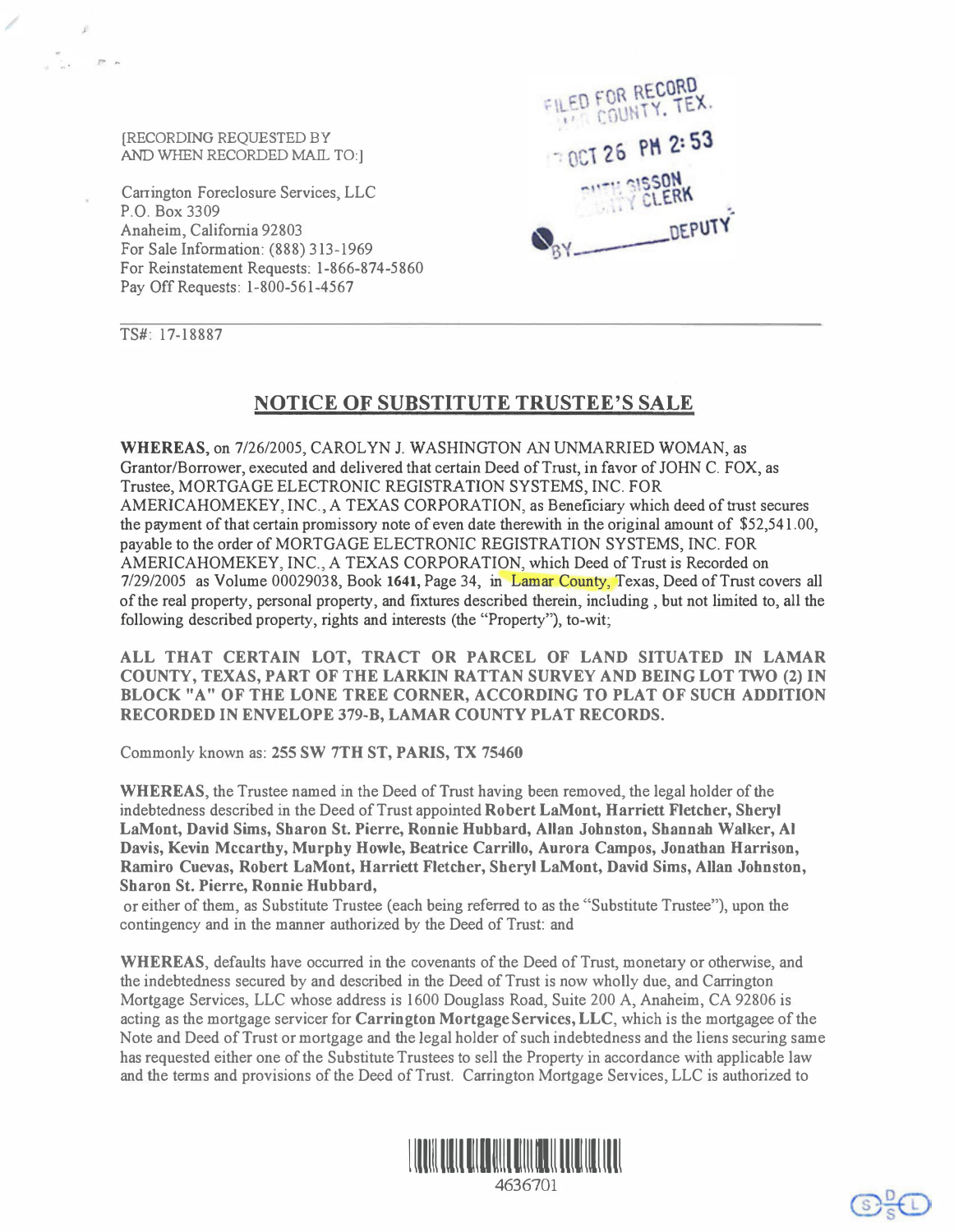represent the mortgagee by virtue of a written servicing agreement with the mortgagee. Pursuant to that agreement and Texas Property Code Section 51.0025, Carrington Mortgage Services, LLC is authorized to administer the foreclosure referenced herein.

NOW, THEREFORE, NOTICE IS HEREBY GIVEN, that on TUESDAY, 12/5/2017at1:00 PM, or no later than three (3) hours after such time, being the first Tuesday of such month, of Lamar County, Texas, the Substitute Trustee will sell the Property at public venue to the highest bidder for cash. The sale will take place at the area designated by the Commissioner's Court for sales of real property under a power of sale conferred by a deed of trust or other contract lien as follows: THE EAST FOYER, JUST INSIDE THE FIRST FLOOR EAST ENTRANCE TO THE LAMAR COUNTY COURTHOUSE AT 119 NORTH MAIN STREET, PARIS, LAMAR COUNTY Lamar County Courthouse, 119 North Main, Paris, TX 75460

NOTICE IS FURTHER GIVEN that , except to the extent that the Substitute Trustee may bind and obligate Mortgagors to warrant title the Property under the terms of the Deed of Trust, conveyance of the Property shall be made without any representations or warranties whatsoever, express or implied.

If the Trustee is unable to convey title for any reason, the successful bidder's sole and exclusive remedy shall be the return of monies paid to the Trustee, and the successful bidder shall have no further recourse.

If the sale is set aside for any reason, the Purchaser at the sale shall be entitled only to a return of the deposit paid. The Purchaser shall have no further recourse against the Mortgagor, the Mortgagee, or the Mortgagee's Attorney.

ASSERT AND PROTECT YOUR RIGHTS AS A MEMBER OF THE ARMED FORCES OF THE UNITED STATES. IF YOU ARE OR YOUR SPOUSE IS SERVING ON ACTIVE MILITARY DUTY, INCLUDING ACTIVE MILITARY DUTY AS A MEMBER OF THE TEXAS NATIONAL GUARD OR THE NATIONAL GUARD OF ANOTHER STATE OR AS A MEMBER OF A RESERVE COMPONENT OF THE ARMED FORCES OF THE UNITED STATES, PLEASE SEND WRITTEN NOTICE OF THE ACTIVE DUTY MILITARY SERVICE TO THE SENDER OF THIS NOTICE IMMEDIATELY.

THIS INSTRUMENT APPOINTS THE SUBSTITUTE TRUSTEE(S) IDENTIFIED TO SELL THE PROPERTY DESCRIBED IN THE SECURITY INSTRUMENT IDENTIFIED IN THIS NOTICE OF SALE THE PERSON SIGNING THIS NOTICE IS THE ATTORNEY OR AUTHORIZED AGENT OF THE MORTGAGEE OR MORTGAGE SERVICER.

WITNESS, my hand this 10/25/2017

 $16 | 26 | \eta$ 

By: Substitute Trustee(s)  $\bigcup_{\alpha\in \mathbb{Z}}\bigcup_{\alpha\in \mathbb{Z}}$ 

J

Robert LaMont, Harriett Fletcher, Sheryl LaMont, David Sims, Sharon St. Pierre, Ronnie Hubbard, Allan Johnston, Shannah Walker, Al Davis, Kevin Mccarthy, Murphy Howle, Beatrice Carrillo, Aurora Campos, Jonathan Harrison, Ramiro Cuevas, Robert LaMont, Harriett Fletcher, Sheryl LaMont, David Sims, Allan Johnston, Sharon St. Pierre, Ronnie Hubbard,

C/O Carrington Foreclosure Services, LLC

 $\mathcal{U}$ 

.